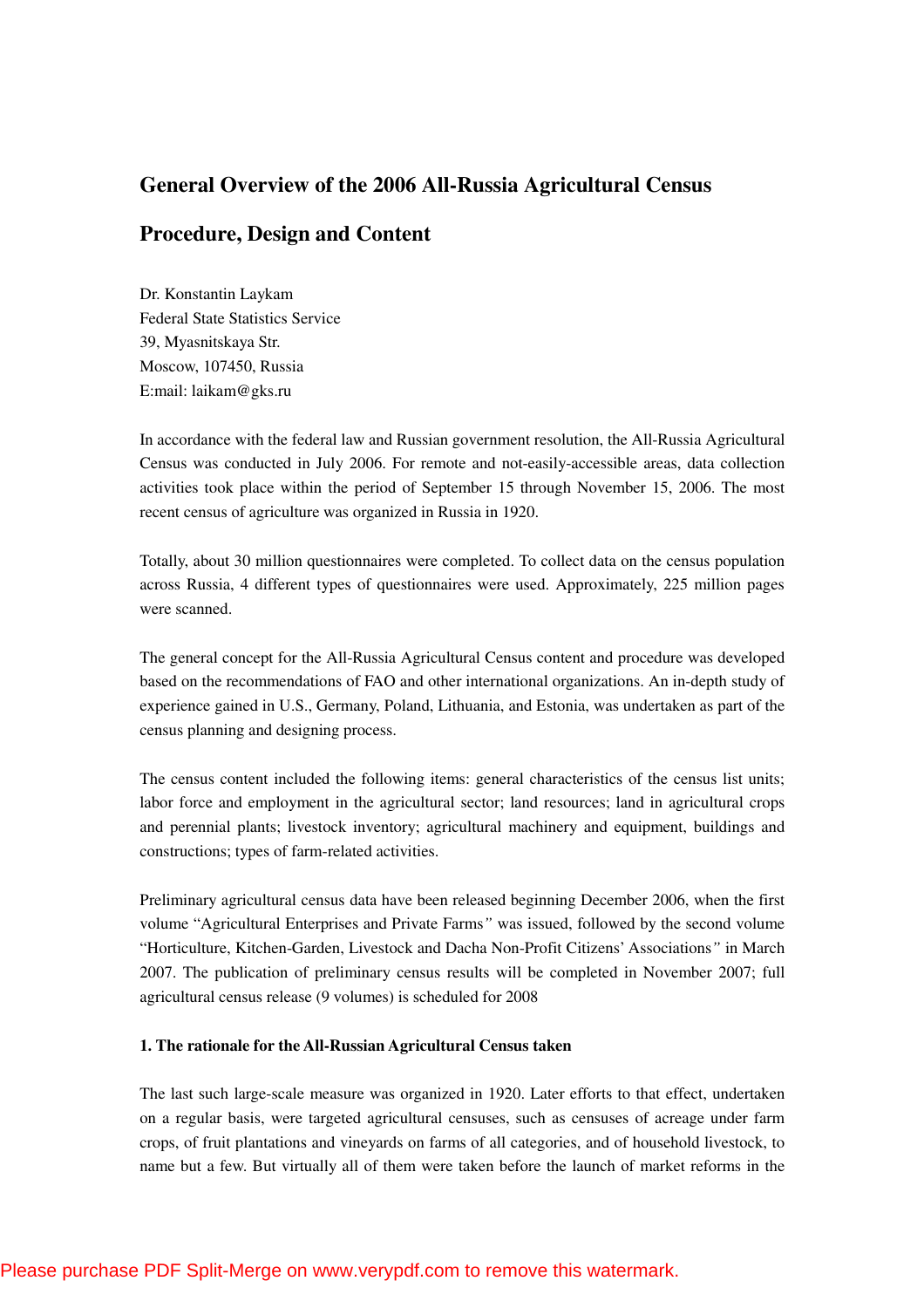agricultural sector.

In recent years, the agricultural sector in our country has undergone a large-scale restructuring. It involves improvements in the land law, establishment of mixed economy, resurgence of private sector and demerging of agricultural enterprises.

The major producers in the agricultural sector before the '90s of the last century were large agricultural enterprises, which accounted for three-quarters of output.

Later on, their share went down, to average some 40% across Russia to date, with the family farms claiming more than a half of the total output of agricultural produce. There has come into being a new category of producers: private farms, which account for over 6% of agricultural output.

With new economic relations on the rise, the system of statistical surveys of the agricultural sector was overhauled. The ongoing monitoring approach, traditionally used by the government statistical service, became inadequate for a number of external reasons, not least because of its high cost.

The Russian agricultural statistics put together a system of sample surveys, which have been used in organizing government statistical monitoring of the agricultural activities of family farms and private farmers for 10 years now.

International experience shows that statistical sampling fails unless the agricultural surveys list frames are updated. This being the case, the new economic conditions made it imperative to take the All-Russian Agricultural Census.

## **2. The scale of the All-Russian Agricultural Census**

In the Russian Federation, the census covered:

- 1) 59,200 agricultural enterprises and businesses, including households;
- 2) 253,300 private farms;
- 3) 31,800 individual entrepreneurs;
- 4) 22.8 mln private households and other individual farm operations;
- 5) 80,300 fruit-garden, kitchen garden, livestock and dacha non-profit associations of citizens (13.8 mln plots of land).

The census was supported by some 200,000 temporary census workers. This involved:

- 1) 136,300 enumerators;
- 2) 23,400 supervising enumerators;
- 3) 3,600 data collection coordinators.

Government agencies and municipalities in the Russian Federation regions made available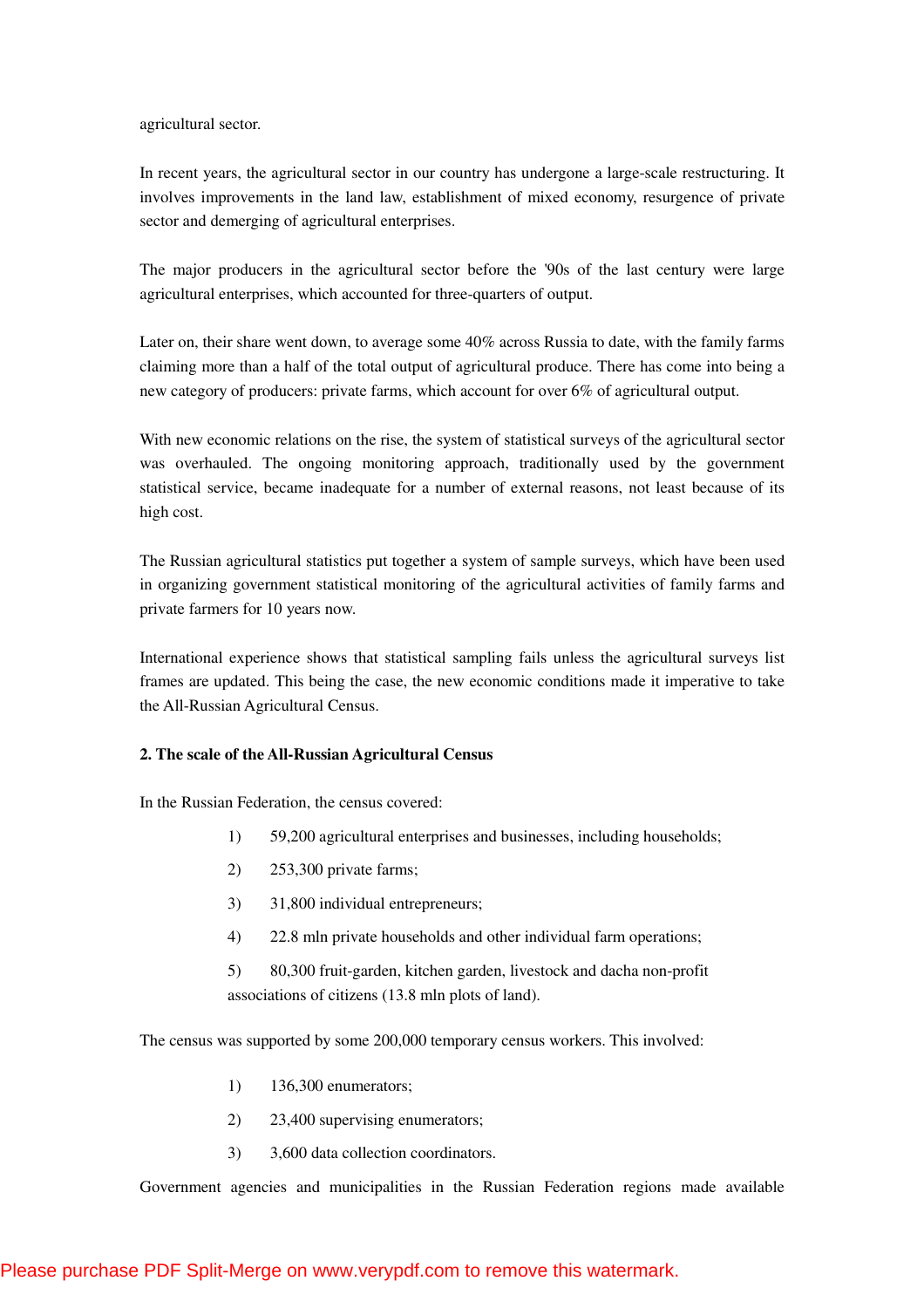premises for census offices, with telephone communications, furniture, motor vehicles and security provided for the census offices.

## **3. Regulatory support for the All-Russian Agricultural Census**

The census was taken within a secure legal environment, based on the Federal Law "On the All-Russian Agricultural Census" and four resolutions of the Government of the Russian Federation:

**3.1 The Federal Law of July 21, 2005, No. 108-FZ "On the All-Russian Agricultural Census",**  provides a legislative framework for the regulation of relations between entities, persons, Russian Federation central and regional government agencies, local self-government agencies as regards organization and implementation of Agricultural Census, as well as publication of its results. The Law identifies the following aspects of statutory regulation:

- 1) basic concepts, census respondents;
- 2) list of information items on the persons and entities targeted by the census;
- 3) powers of the Government of the Russian Federation and of the government agencies of the political entities of the Russian Federation as regards preparations for the census to be taken;
- *4)* arrangements to ensure the confidentiality of the information submitted, and the liability of civil servants for unauthorized disclosure thereof.

## **3.2 The resolution of the Government of the Russian Federation of October 31, 2005, No. 651 "On the Organization of the All-Russian Agricultural Census"**

- 1) set the date and time frame for the census to be taken;
- 2) instructed the Russian Federation Government Commission for Agroindustrial and Fishery Complex to arrange coordination of activities of federal government agencies in preparing and taking the census;
- 3) designated the Rosstat (Federal State Statistics Service) as the agency in charge of its taking, financial and procedural support, enacting the forms for the census questionnaire and other paperwork, providing security arrangements and rules for the processing of confidential information, processing of data on the census respondents, releasing, publishing and archiving thereof, as well as ensuring the integrity of census questionnaires and other paperwork;
- *4)* gave such instructions as were necessary to the federal agencies involved and recommendations to the government agencies of Russian Federation regions and local authorities.

**3.3 The resolution of the Government of the Russian Federation of November 25, 2005, No. 701 "On approving the procedure for distributing in 2006 subventions from the Federal Compensation Fund among the Russian Federation regions for the government agencies of**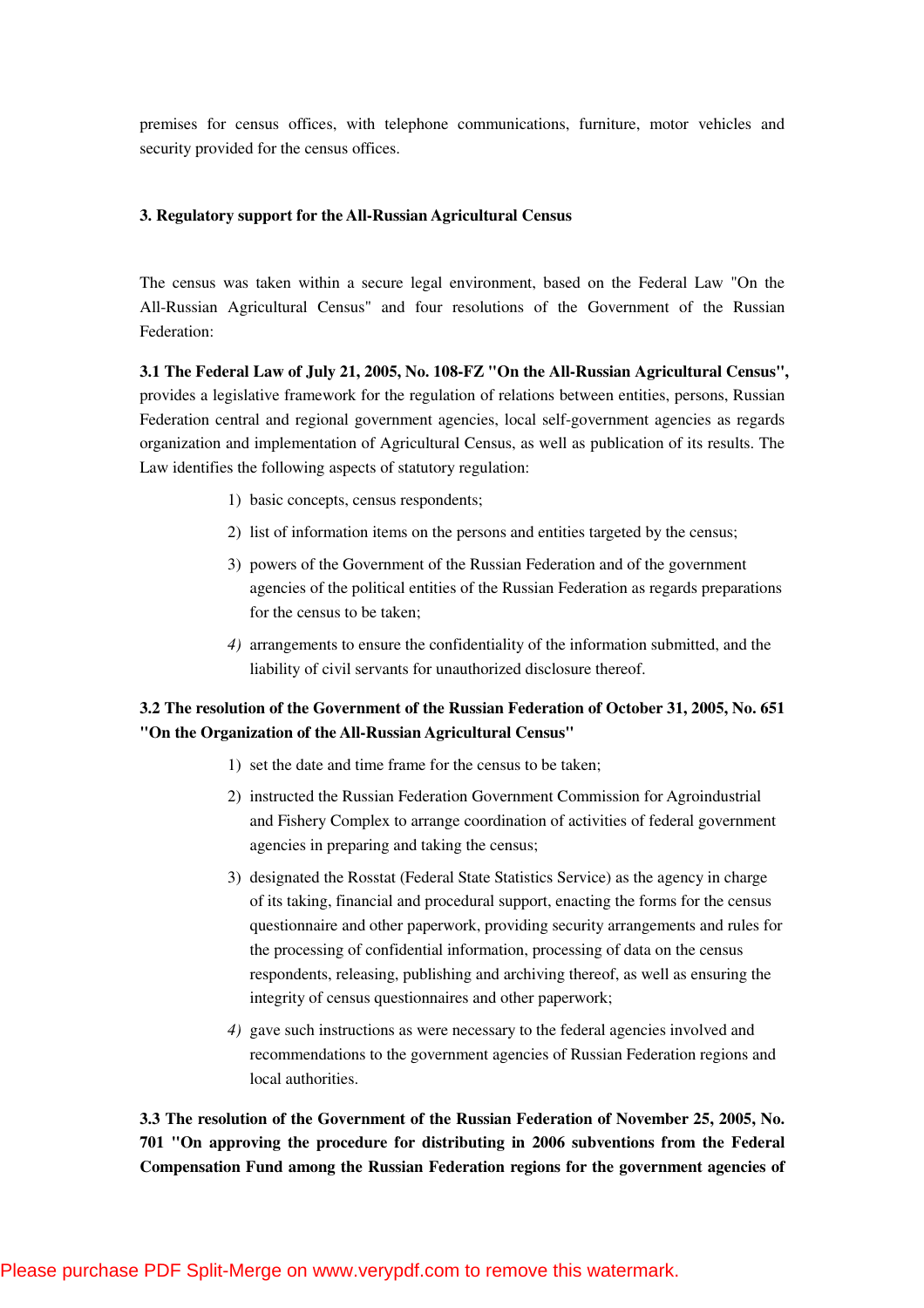**Russian Federation regions to perform the functions of preparing and taking the All-Russian Agricultural Census"** 

> −enacted the procedure for estimating the total amount of subventions for the Russian Federation regions to perform their functions as regards financial backing for the provision of premises with telephone communication, security and transport arrangements in place for the Rosstat regional offices.

**3.4 The resolution of the Government of the Russian Federation of May 27, 2006, No. 316 "On Approving the rules for the allocation in 2006 from the federal budget of subventions to the budgets of Russian Federation regions for the government agencies of Russian Federation regions to perform their functions of preparing and taking the All-Russian Agricultural Census"** 

> −enacted the procedure for granting, transferring and documenting subventions to the budgets of Russian Federation regions to perform the functions of preparing and taking the All-Russian Agricultural Census.

**3.5 The resolution of the Government of the Russian Federation of March 20, 2006 No. 152 "On Approving the Rules for Release and Dissemination Procedure of the All-Russian Agricultural Census"** 

> −established the procedure for agricultural census release; decreed that the federal information resources of the 2006 All-Russian Agricultural Census shall be managed by the Federal Government Statistical Service, which shall arrange for official publication of the census data, and that the data release shall be performed in two stages: interim results (4th quarter of 2007) and final results (4th quarter of 2008).

**3.6 The census regulatory framework** also includes **the regulations of the Rosstat and the regulations of Russian Federation regions and municipal entities that cover the All-Russian Agricultural Census.** 

#### **4. Guidelines for the All-Russian Agricultural Census**

The framework of the All-Russian Agricultural Census, its programme and methodology were developed based on the recommendations of UN FAO and other international organisations. The pre-census activities included an in-depth study of practices in the USA, Hungary, Poland, and Lithuania. The study made allowances for Russia's specifics, such as its geographical location, natural environment, climate, demographic situation, institutional, social and economic patterns and agriculture. The list of the programmes and methodologies developed is headed by the Basic Methodological and Organizational Guidelines for Preparing and Taking the All-Russian Agricultural Census". The guidelines define:

- 1) the scope and objectives of the census;
- 2) the date and timeframe for taking it;
- 3) the respondents of the agricultural census;
- 4) the programme of the census;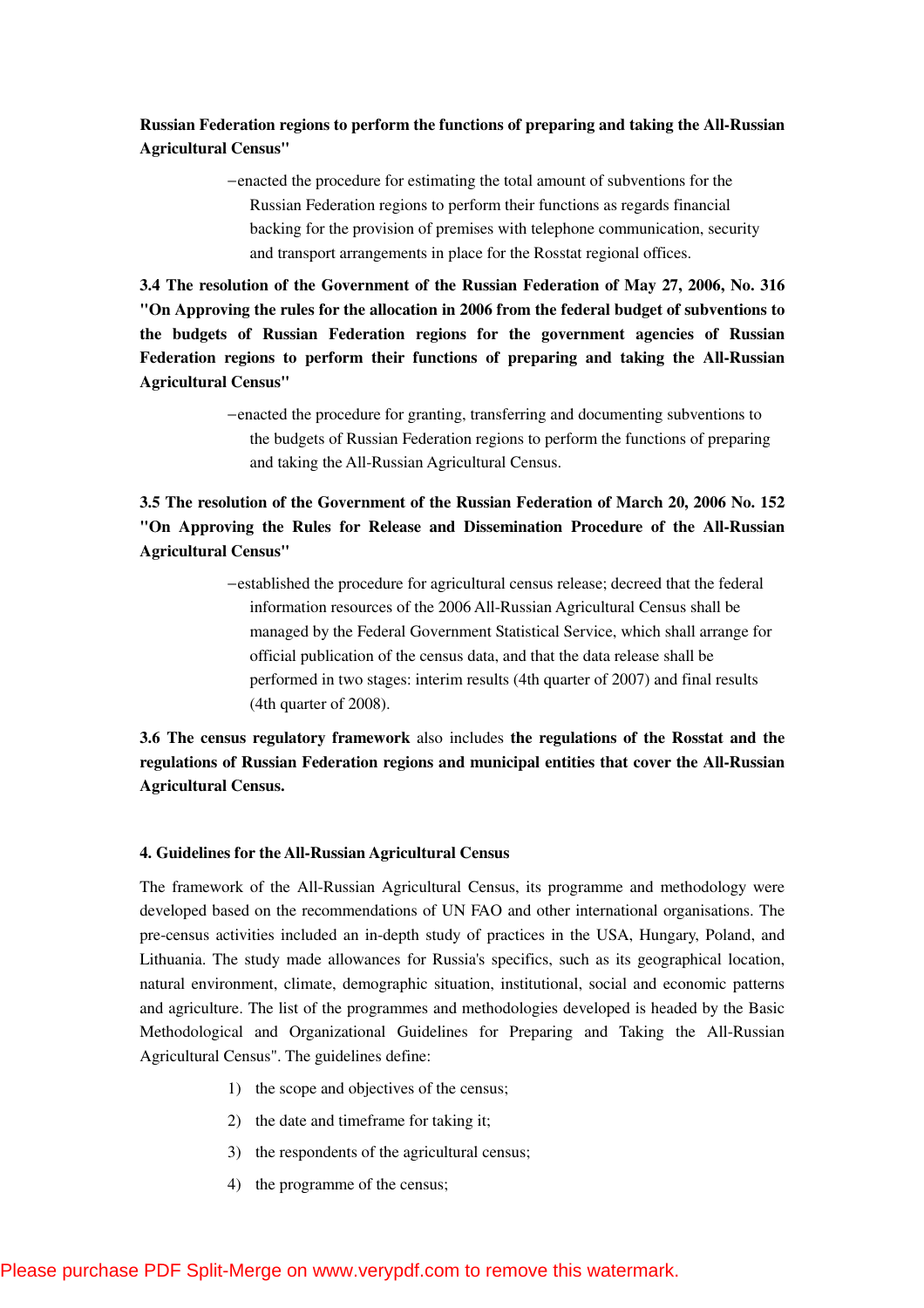5) the ways and means of sourcing information from various categories of census respondents.

The scope of the All-Russian Agricultural Census is as follows:

1) to set up federal information resources to feature information on the condition and structure of the agricultural sector, as well as on the availability and usage of its resource potential;

2) to generate data on municipal entities;

3) to improve the system of statistical service in agriculture;

4) to obtain comprehensive data on the agricultural sector, to be used as benchmarks for generating statistics in the intercensal period;

5) to update the frame lists for a variety of sample surveys to be taken in the intercensal period.

6) The census results will be of great importance for the development of effective agroindustrial policies and generation of comprehensive information on the food system in the country.

Under the Federal Law on the All-Russian Agricultural Census, the agricultural census respondents are understood to mean the entities and persons that own, use, possess or hold on lease such land plots as are intended or used for the production of agricultural produce, or keep livestock.

In accordance with the Procedural Guidelines for Compiling Lists of the 2006 All-Russian Agricultural Census respondents, 8 lists were produced of:

- 1) large and medium-size agricultural enterprises;
- 2) small agricultural enterprises;
- 3) private farms;
- 4) individual entrepreneurs;
- 5) institutional farms;

6) fruit-garden, kitchen-garden, livestock, and dacha non-profit associations of citizens;

7) private households and other individual farm operations (in rural and urban areas);

The lists were produced using the following sources of information:

1) the statistical register of economic agents (Statregistr of Rosstat);

2) the unified state register of lands maintained by Rosnedvizhimost (Federal Agency for the Cadastre of Real Properties of Russia) offices;

3) information from the Rosselkhoznadzor (Federal Service for Veterinarian and Vegetation Sanitary Supervision of Russia);

4) information from Russia's Gostekhnadzor (State Technical Oversight Authority);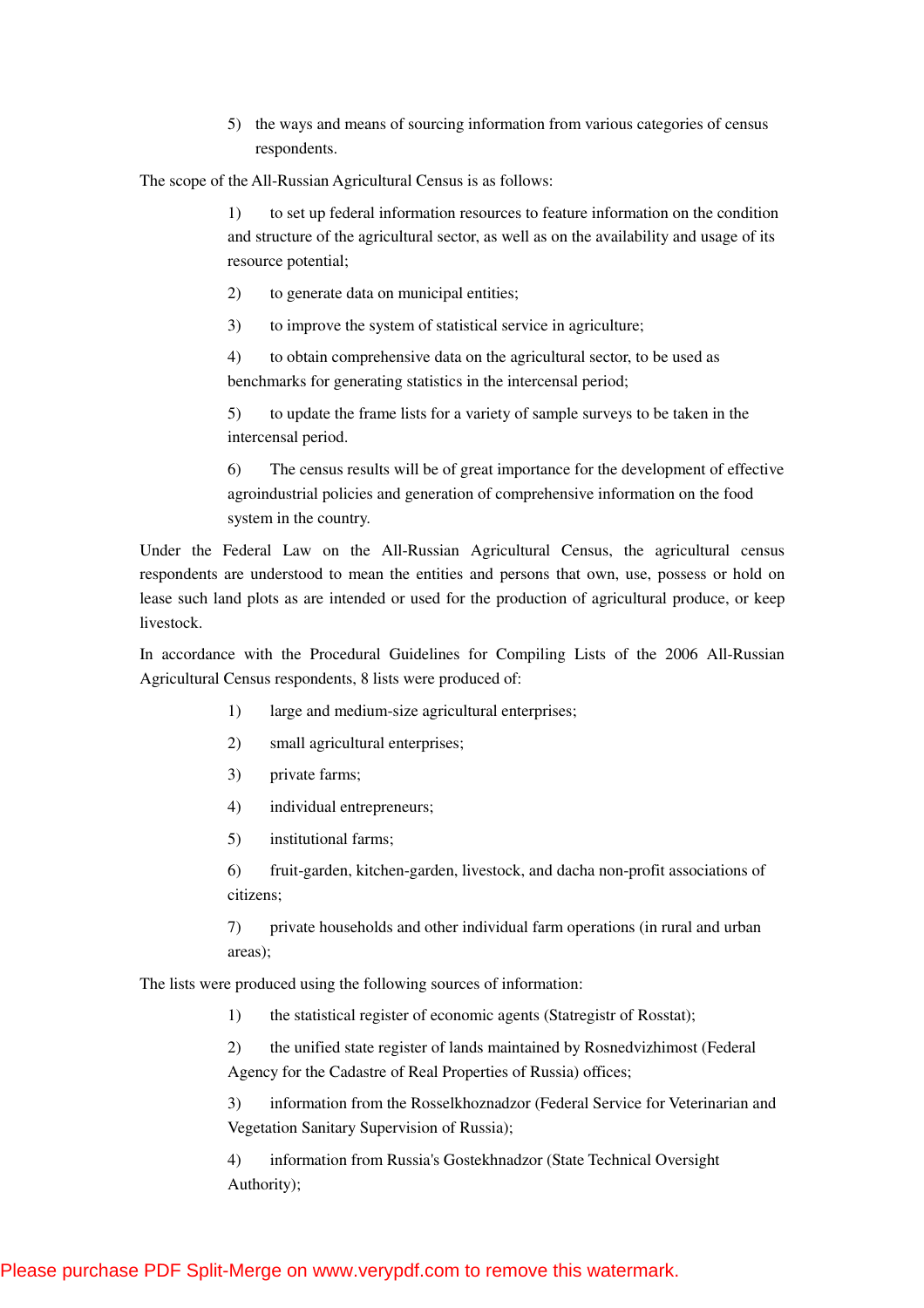- 5) per-household records of rural administrations;
- 6) the state register of taxpayers;

7) the unified state register of rights to immovable property and transactions therewith;

- 8) information from the Technical Inventory Bureau;
- 9) the unified state register of urban development projects;
- 10) lists of houses/blocks of flats in urban-type settlements, generated for the 2002 All-Russian Population Census, etc.

The lists of census respondents were produced using computer systems AgroRegistr1 and AgroRegistr2, with software-enabled interfacing with information systems of different agencies, first of all, Rosstat and Rosnedvizhimost.

In order to ensure identification of such census respondents, as had no surnames or addresses listed in the census questionnaires, a temporary referencing system was developed, with unique reference numbers assigned to each census respondent. The temporary reference number was featured on all forms of census questionnaires and comprised 12 digits:

> 1) the reference number of the area as per the All-Russian Classifier of Subnational Entities (two digits);

2) the reference number of the district as per the All-Russian Classifier of Subnational Entities (three digits);

- 3) the number of the census target list (one digit);
- 4) the reference number of an additional characteristic of target (one digit);
- 5) The item number of census target on the district list of a Russian Federation region (five digits).

The mixed economy of Russia's agricultural sector, the presence of numerous small-size census

respondents necessitated a multi-pronged approach in using information gathering procedures:

1) for agricultural enterprises — a self-reporting procedure;

2) for private farms, individual entrepreneurs, rural settlement residents with land plots for gardening, private housing development, such other land plots as are not part of associations, or with livestock—complete enumeration procedure;

3) for fruit-garden, kitchen-garden, and dacha non-profit associations of citizens ─ a survey of association regions using statistical sampling procedures;

4) for agricultural census respondents that are persons resident in towns and urban-type settlements numbering 500 households or more – sampling procedures were used; in those with fewer than 500 households – complete enumeration.

The census programme monitored the following indicators:

1) general description of census respondent;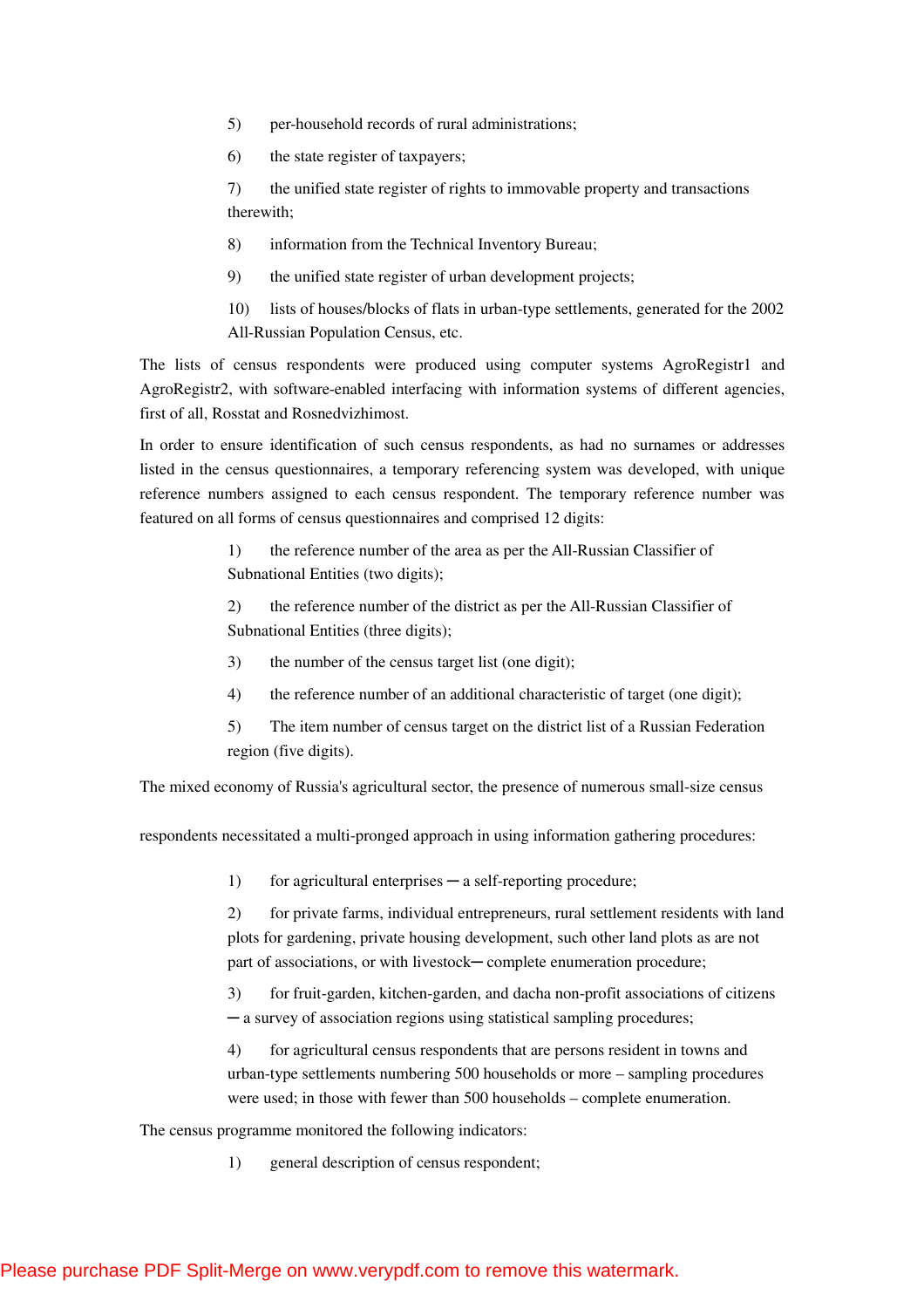- 2) human resources and employment in the agricultural sector;
- 3) land resources;
- 4) the acreage under crops and perennial plantations;
- 5) livestock number;
- 6) machines and equipment, buildings and others facilities;
- 7) types of farming activities.

The information on census respondents was gathered using census questionnaires of 4 types, as well as census questionnaire inserts and appendices:

1) "Census questionnaire for agricultural enterprises" — form No. 1;

2) "Census questionnaire for private farms and individual entrepreneurs" ─ form No. 2;

3) "Census questionnaire for private households and other agricultural operations" ─ form No. 3;

4) "Census questionnaire for fruit-garden, kitchen-garden, livestock and dacha non-profit associations of citizens" ─ form No. 4.

The inserts into census questionnaire forms Nos 1 and 2 were developed for the purposes of generating results by municipal entity for the census respondents (agricultural enterprises and private farms, as well as individual entrepreneurs) based in the territory of two or more municipal entities.

The appendices to census questionnaire forms Nos 1, 2, and 3 were developed with a view to probing distinctive features of northern regions in Russia and were completed for the census respondents engaged in northern deer and horse herd farming.

### **5. Organisational support for the All-Russian Agricultural Census**

The Census was organized under the Schedule for the activities planned for  $2004-2008$  to prepare and take the All-Russian Agricultural Census, process its data and publish the results. The Schedule was used by Rosstat regional offices to develop and enact schedules for the activities involved in preparing and taking the Census in a republic, krai, oblast. For the purposes of seamless organization of the Census, a four-tier system was set up, to comprise a federal, regional, district, and field levels of control.

At the **federal** level, the Rosstat arranged:

1) development and enactment of relevant statutes and regulations;

2) organisational and procedural guidance for the efforts to prepare and take the Census, process its data using computer-based procedures, and publish the results;

- 3) financial and logistical support of the Census;
- 4) liaison with state authorities on Census issues;

5) data release, design of templates for tables to be published, publication and archiving of census results, analysis of the Census data and results of computer processing of its data.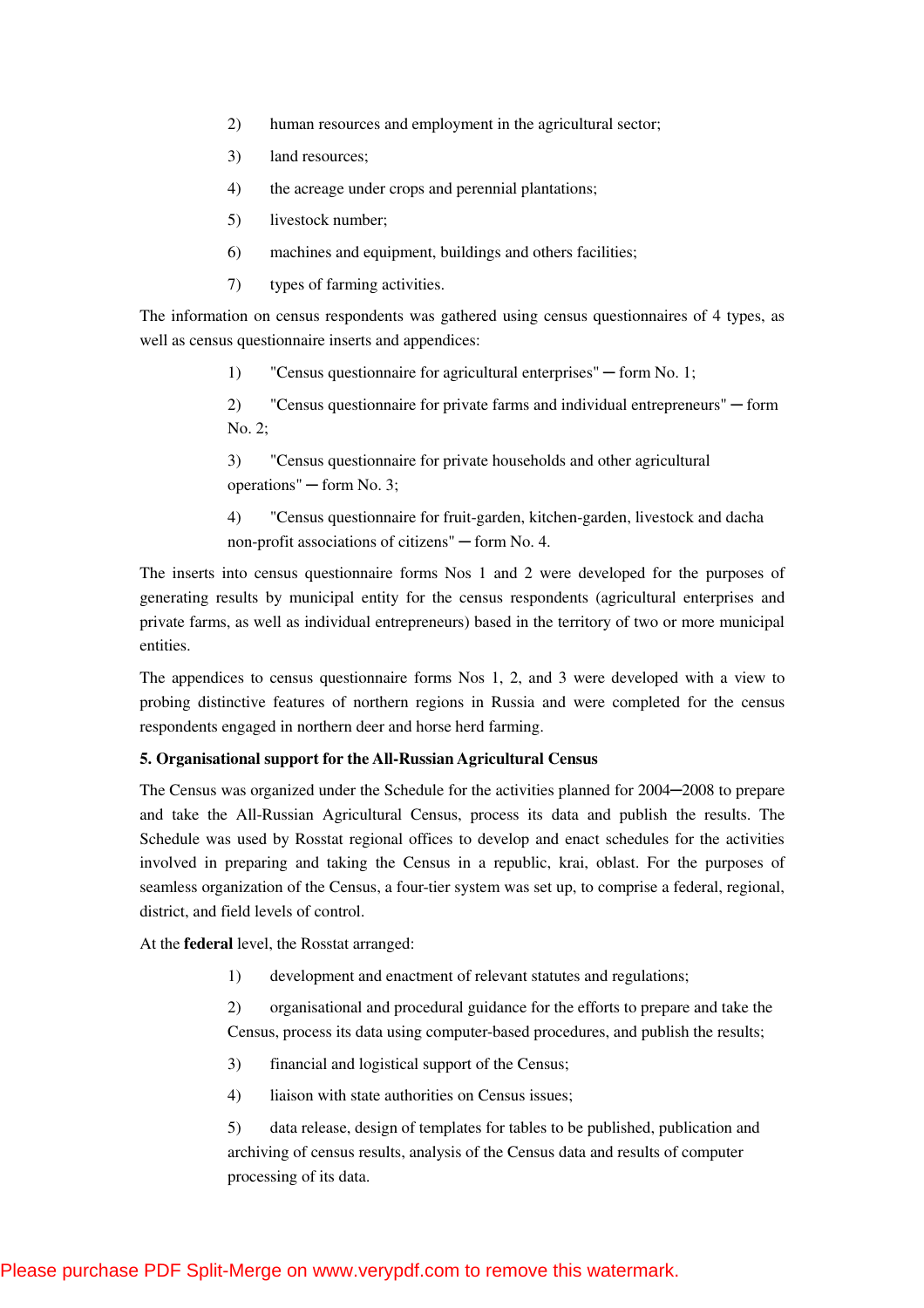### The **regional** level covered:

1) coordination of the activities of state and municipal authorities in the political entities of the Russian Federation, development and enactment of relevant statutes and regulations at the level of political entity of the Russian Federation in respect to the Census;

2) organization of efforts to compile lists of Agricultural Census respondents, to develop action plans to prepare and take the Census in the administrative divisions of Russian Federation regions;

3) gathering and review of Census data from the persons engaged in gathering information on Agricultural Census respondents at district level and delivery thereof to Rosstat regional offices;

4) computer-aided processing of data at the regional level and forwarding of data to the federal level;

5) review of Census results at the regional level and provision of executive authorities of the political entities of the Russian Federation and governing bodies of agroindustrial complex with statistics based on the results of the Agricultural Census.

The **district** level covered:

1) coordination of efforts by government agencies and municipalities to perform their functions;

2) compilation of lists of Agricultural Census respondents in administrative divisions, and generation of action plans to prepare and take the Census in administrative divisions of Russian Federation regions using the lists and maps;

3) recruitment and training of enumerators;

4) selection of premises with telephone communications facilities and furniture to support the activities of Census field personnel and to store the census questionnaires and other paperwork of Agricultural Census, as well as motor vehicles; execution of contracts and certificates of work completed and services rendered;

5) collection of census questionnaires from agricultural enterprises and Agricultural Census field personnel;

6) review and forwarding of input data to higher authorities.

The **field** level covered:

1) updating by registrars of Agricultural Census respondents lists;

2) collection of information on census respondents, completion of census questionnaires and census paperwork, and forwarding of Census progress reports on to the district level;

3) coordination of certificates of work completed and services rendered.

The preparation and taking of the Census was planned under relevant action plans for Russia, for each of the Russian Federation regions, administrative division, city. The action plans were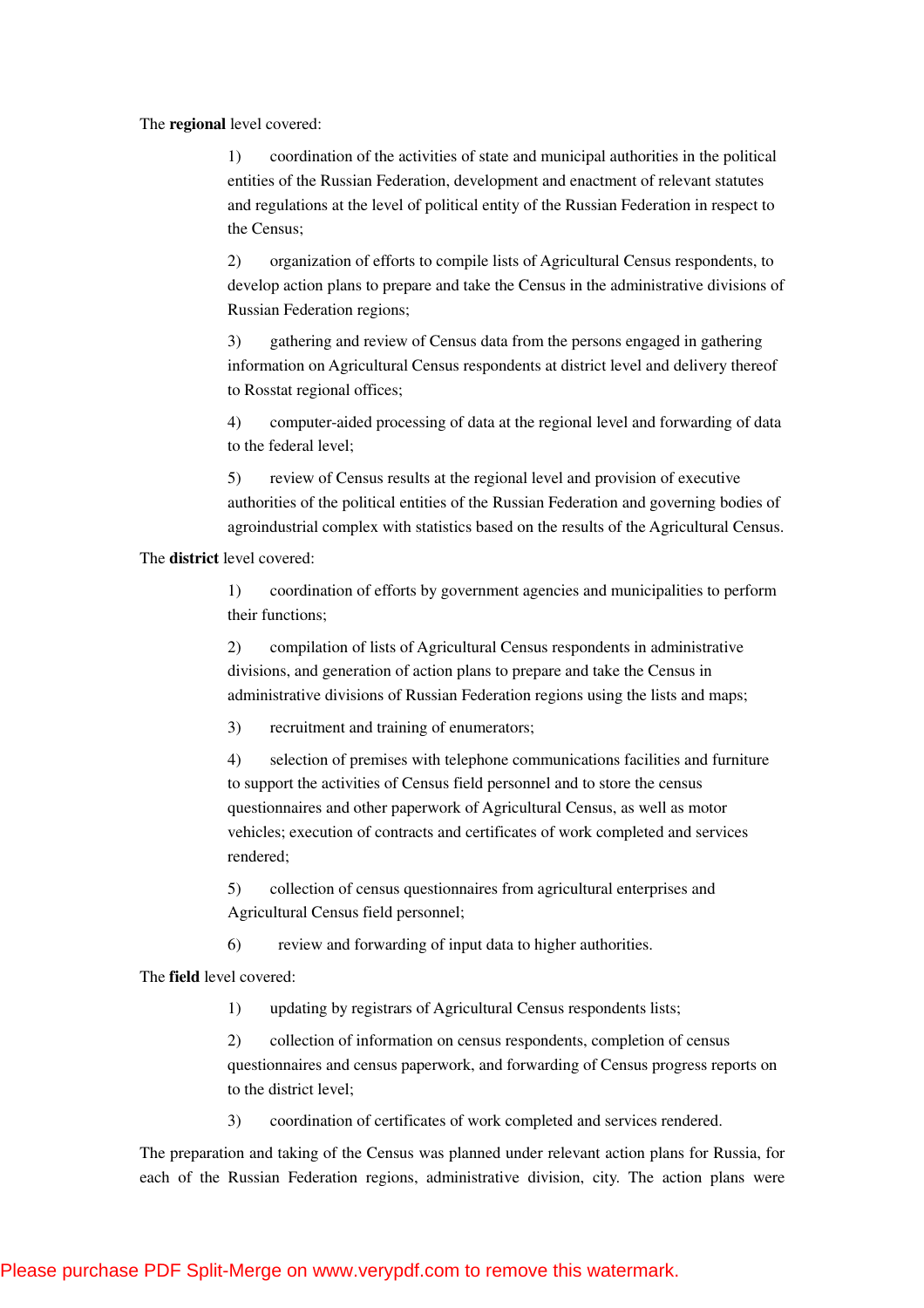produced by political entities of the Russian Federation using:

- 1) Census respondents lists compiled for each administrative division;
- 2) performance respondents for Census field personnel;
- 3) maps (e-maps of rural and urban population centres, as well as of agricultural holdings by district).

The action plans were developed based on division of territory into enumeration, instructor, coordinator districts, with their boundaries marked out on the maps, the distances and transport links between them established using the available transport system.

The action plan was used to estimate the requirements for human resources needed to take the Census at all levels, to plan their training, preliminary and inspection rounds, questioning of respondents.

6. Public-awareness campaign during preparation and taking of the All-Russian Agricultural Census

The public**-**awareness campaign was aimed at achieving the objectives set for informing the public about the upcoming Census, addressing the existing concerns, instilling and upholding a positive attitude to contributing to the Census and reporting reliable data on the household situation.

The Rosstat developed a large-scale programme for information support at all stages of the Census. It oversaw the implementation of events such as:

- 1) thematic press conferences, briefings and round tables,
- 2) children's drawing competition in the regions,
- 3) production and airing of advertisements on radio and television,
- 4) publication of articles, radio and television broadcasts to cover the Census,
- 5) liaison with regional government agencies to support the public**-**awareness efforts, and other measures.

A special census hot-line and mobile census advocacy posts were established during the census enumeration period. A motor rally aimed at advertising the agricultural census was organized and successfully travelled along many Russia's regions.

A new web-site www.perepis2006.ru was created.

The above resulted in a high scale of respondent contribution to the Census. By and large, the respondents welcomed census takers, readily volunteered information sought in the census questionnaires: the percentage of refusals across Russia was under 0.3% of the **total number of** census respondents.

## **7. Computer processing of the All-Russian Agricultural Census data**

The computerized system for the processing of the All-Russian Agricultural Census data covers the regional and federal levels. **The regional level** is a network of regional information-processing centres based at Rosstat regional offices equipped with hardware and software facilities. This level had the following responsibilities:

- 1) to input data from machine**-**readable documents;
- 2) to perform optical characters recognition on machine**-**readable documents;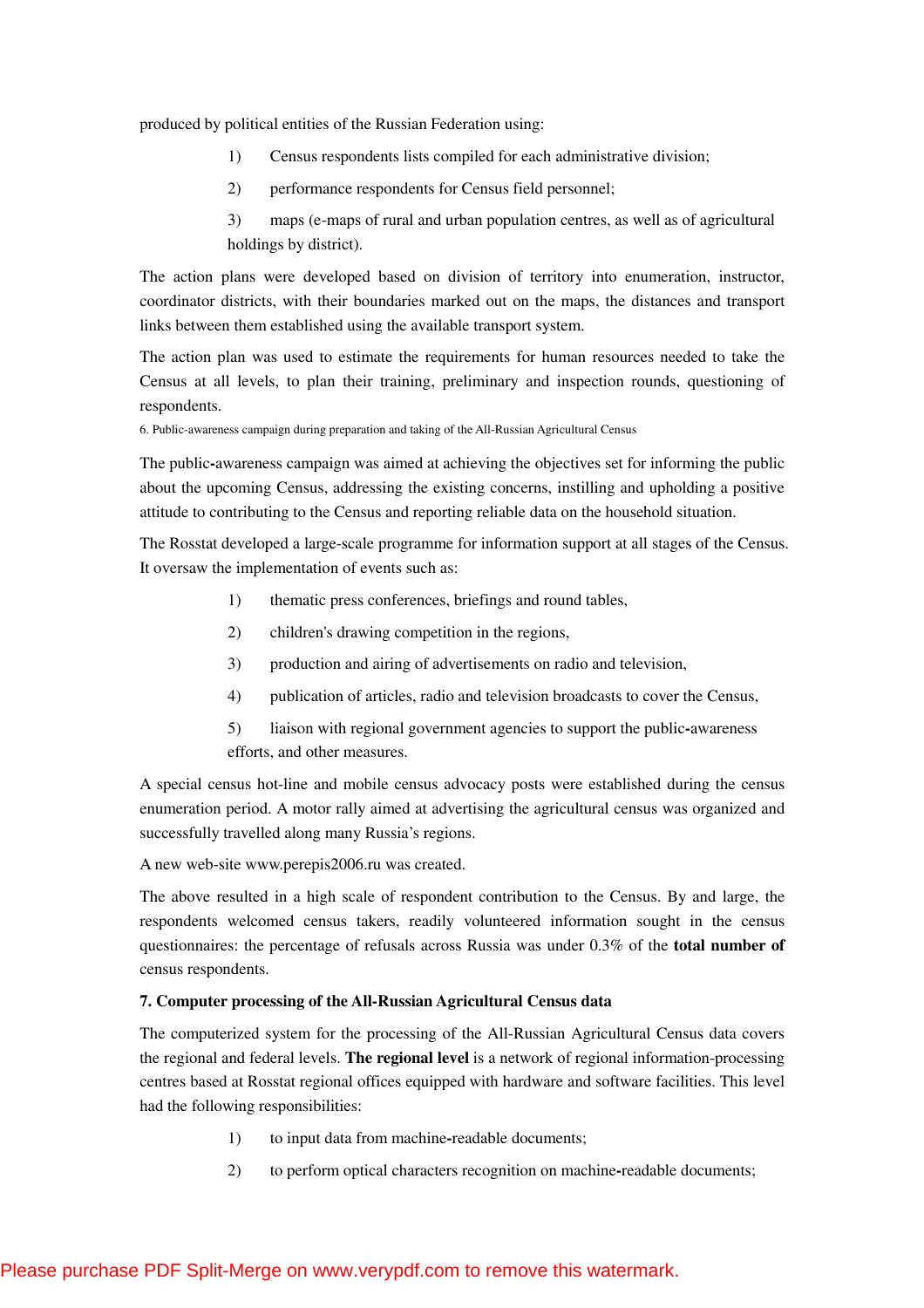- 3) to proof-read machine**-**readable documents after OCR;
- 4) to make sure that the packages have the blank forms required;
- 5) to assign reference numbers to the input data;
- 6) to check the information for technical and logical faults;
- 7) to save the information onto external media.

The Rosstat regional offices began computer-aided processing of Census data on August 16, 2006 and processed a total of 225 mln forms of census questionnaire.

In order to obtain interim Census results as soon as possible, the Rosstat developed a Schedule for Phased Processing of Census data, i.e., for specific census questionnaire forms to be processed in the following order of precedence: forms No. 1, No. 2, No. 4, No. 3.

At the **federal level,** the Rosstat Computer Centre implemented the following measures to process the Census data:

- 1) receipt of data from the regional level;
- 2) automatic correction of data in accordance with economic description;
- 3) saving of corrected data in the database for raw data;
- 4) imputation of Census data;
- 5) design and generation of tables in accordance with economic description;
- 6) support of raw-data database in the post-census period;
- 7) maintenance of regulatory-reference information database for all stages of processing.

The processed final data of the Census were made available to Rosstat regional offices. Third-party users will be granted authorized access to information resources at the federal and regional levels.

8. Results of the All-Russian Agricultural Census

In compliance with the resolution of the Government of the Russian Federation "On the Organization of the All-Russian Agricultural Census", a deadline is set for finalizing the interim census results  $-4$ th quarter of 2007, and the final results  $-4$ th quarter of 2008.

Aware as it is of the importance of producing Census results as soon as possible, the Rosstat made arrangements to produce a short version of interim results of Agricultural Census. The interim results were published starting December 2006: December 2006 saw the release of a digest called "Agricultural enterprises, private farms"; March 2007, "Fruit-garden, kitchen-garden, livestock and dacha non-profit associations of citizens". In July, a summary of data on all categories of farmers was prepared for publication.

The plan for the publication of final results covers a broad range of agricultural producers as the Census is designed to give a picture of institutional changes in the agricultural sector of the Russian economy. The Census results will be presented:

- 1) for Russia as a whole;
- 2) by the Russian Federation regions;